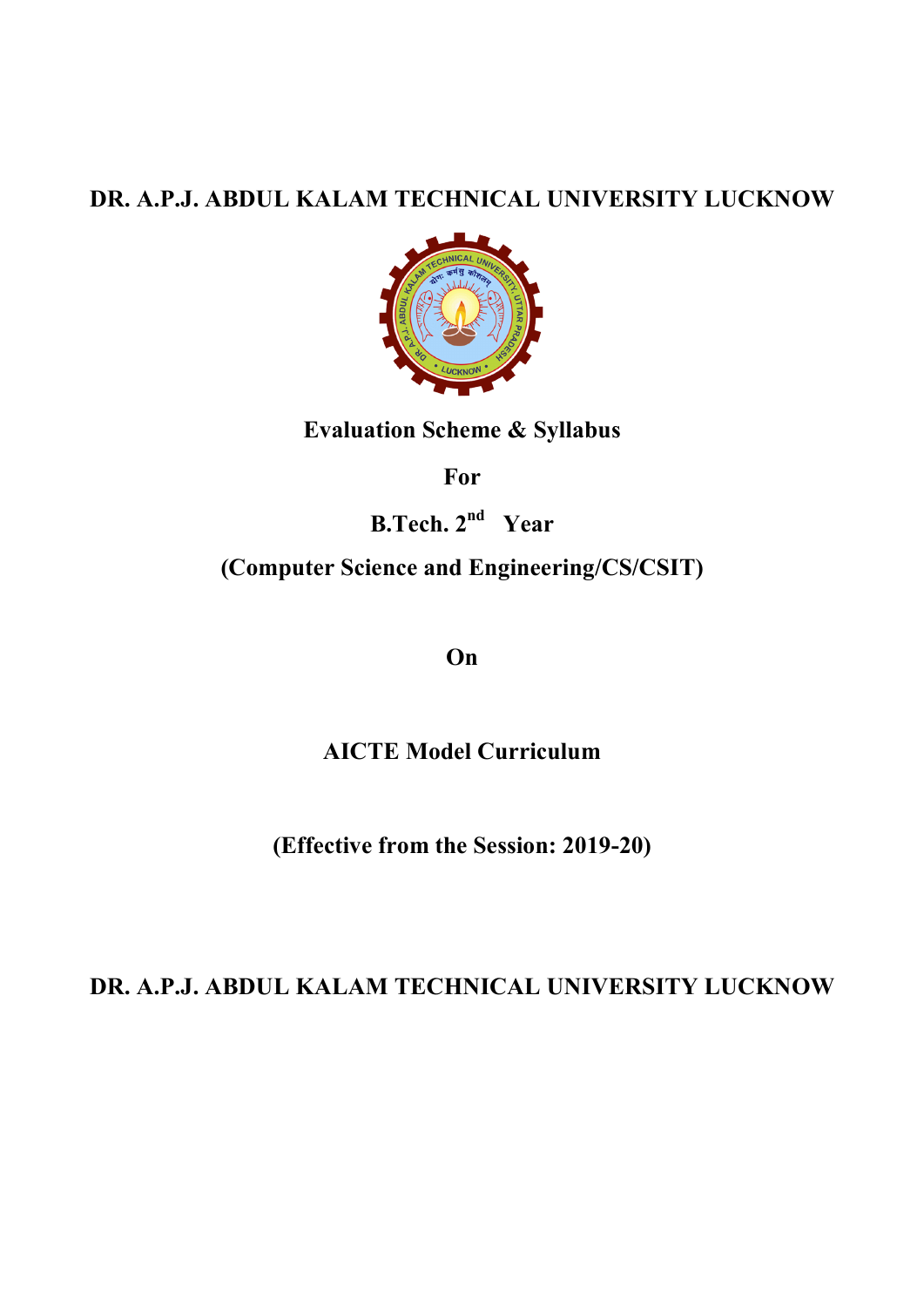# B.TECH (COMPUTER SCIENCE AND ENGINEERING)

| SI.<br>No.       | <b>Subject</b>                                                                                                                           | Subject                                              |                     | <b>Periods</b>                 |                              |           | <b>Evaluation Scheme</b> |                 |           | End<br><b>Semester</b> |    | <b>Total</b> | <b>Credit</b>  |
|------------------|------------------------------------------------------------------------------------------------------------------------------------------|------------------------------------------------------|---------------------|--------------------------------|------------------------------|-----------|--------------------------|-----------------|-----------|------------------------|----|--------------|----------------|
|                  | <b>Codes</b>                                                                                                                             |                                                      | L                   | T                              | $\mathbf P$                  | <b>CT</b> | <b>TA</b>                | <b>Total</b>    | <b>PS</b> | TE                     | PE |              |                |
| $\mathbf{1}$     | <b>KOE031-</b><br>38/<br><b>KAS302</b>                                                                                                   | <b>Engineering Science</b><br>Course/Maths IV        | 3                   | $\mathbf{1}$                   | $\boldsymbol{0}$             | 30        | 20                       | 50              |           | 100                    |    | 150          | $\overline{4}$ |
| $\overline{2}$   | KAS301/<br><b>KVE 301</b>                                                                                                                | Technical<br>Communication/Universal<br>Human values | $\overline{2}$<br>3 | $\mathbf{1}$<br>$\overline{0}$ | $\mathbf{0}$<br>$\mathbf{0}$ | 30        | 20                       | 50              |           | 100                    |    | 150          | $\overline{3}$ |
|                  |                                                                                                                                          |                                                      |                     |                                |                              |           |                          |                 |           |                        |    |              |                |
| $\overline{3}$   | <b>KCS301</b>                                                                                                                            | Data Structure                                       | $\overline{3}$      | $\mathbf{1}$                   | $\boldsymbol{0}$             | 30        | 20                       | $\overline{50}$ |           | 100                    |    | 150          | $\overline{4}$ |
| $\overline{4}$   | <b>KCS302</b>                                                                                                                            | Computer Organization and<br>Architecture            | $\overline{3}$      | $\mathbf{1}$                   | $\mathbf{0}$                 | 30        | 20                       | 50              |           | 100                    |    | 150          | $\overline{4}$ |
| 5                | <b>KCS303</b>                                                                                                                            | Discrete Structures & Theory<br>of Logic             | $\overline{3}$      | $\boldsymbol{0}$               | $\boldsymbol{0}$             | 30        | 20                       | 50              |           | 100                    |    | 150          | $\overline{3}$ |
| 6                | <b>KCS351</b>                                                                                                                            | Data Structures Using C Lab                          | $\boldsymbol{0}$    | $\overline{0}$                 | $\overline{2}$               |           |                          |                 | 25        |                        | 25 | 50           | $\mathbf{1}$   |
| $\boldsymbol{7}$ | <b>KCS352</b>                                                                                                                            | Computer Organization Lab                            | $\boldsymbol{0}$    | $\overline{0}$                 | $\overline{2}$               |           |                          |                 | 25        |                        | 25 | 50           | $\mathbf{1}$   |
| 8                | <b>KCS353</b>                                                                                                                            | Discrete Structure & Logic<br>Lab                    | $\boldsymbol{0}$    | $\boldsymbol{0}$               | $\overline{2}$               |           |                          |                 | 25        |                        | 25 | 50           | $\mathbf{1}$   |
| 9                | <b>KCS354</b>                                                                                                                            | Mini Project or Internship<br>Assessment*            | $\boldsymbol{0}$    | $\boldsymbol{0}$               | $\overline{2}$               |           |                          | 50              |           |                        |    | 50           | 1              |
| 10               | <b>KNC301/</b><br><b>KNC302</b>                                                                                                          | Computer System<br>Security/Python Programming       | $\overline{2}$      | $\mathbf{0}$                   | $\boldsymbol{0}$             | 15        | 10                       | 25              |           | 50                     |    |              | $\mathbf{0}$   |
| <sup>11</sup>    |                                                                                                                                          | MOOCs (Essential for Hons.<br>Degree)                |                     |                                |                              |           |                          |                 |           |                        |    |              |                |
|                  |                                                                                                                                          | <b>Total</b>                                         |                     |                                |                              |           |                          |                 |           |                        |    | 950          | 22             |
|                  | *The Mini Project or internship (3-4 weeks) conducted during summer break after II semester and will be assessed during III<br>semester. |                                                      |                     |                                |                              |           |                          |                 |           |                        |    |              |                |

### SEMESTER- III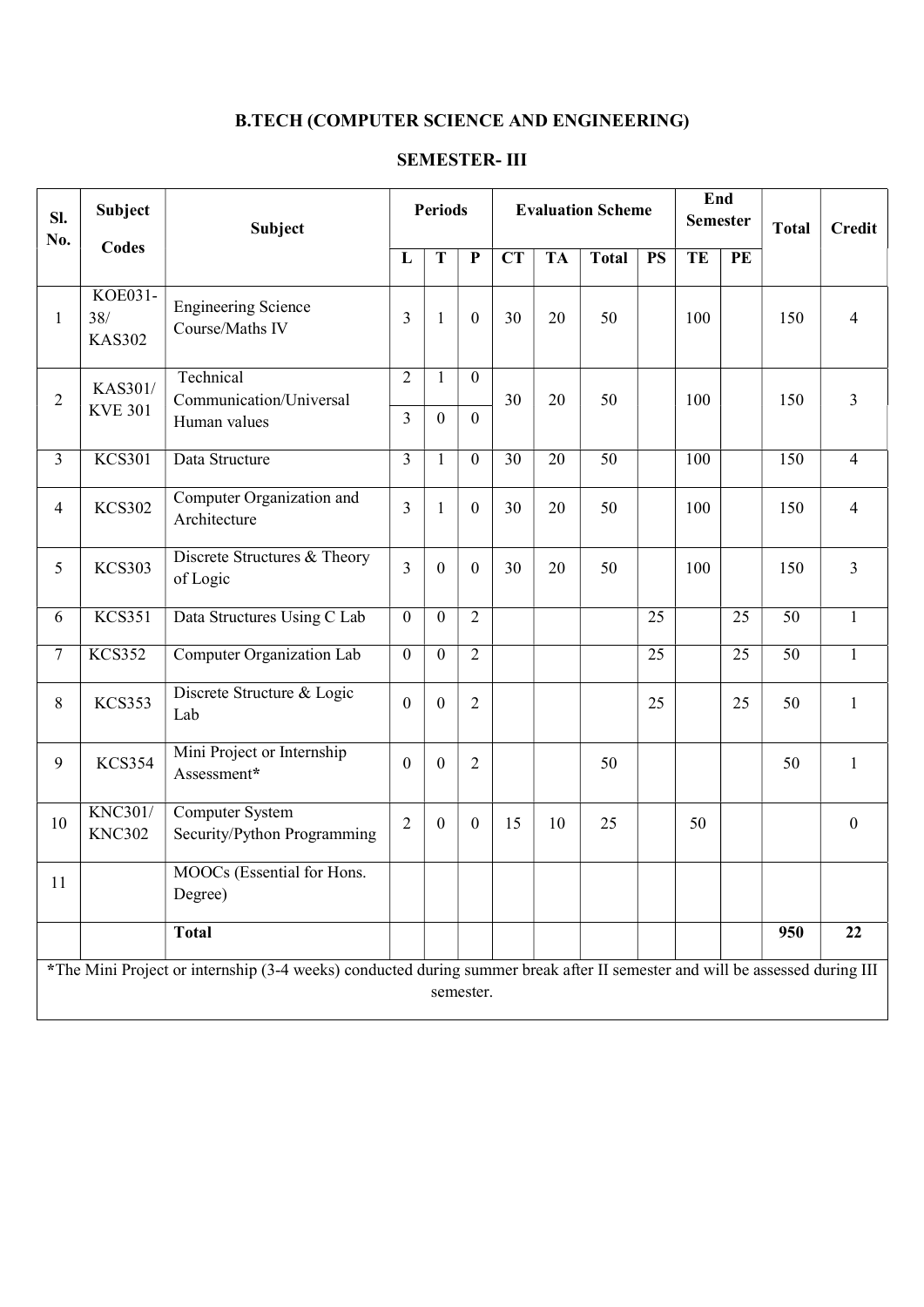|                |                                  |                                                              |                         |                  |                        | <b>SEMESTER-IV</b> |                 |               |                 |     |                 |                 |                |  |  |     |  |     |                |
|----------------|----------------------------------|--------------------------------------------------------------|-------------------------|------------------|------------------------|--------------------|-----------------|---------------|-----------------|-----|-----------------|-----------------|----------------|--|--|-----|--|-----|----------------|
| SI.<br>No.     | Subject                          | <b>Periods</b><br><b>Evaluation Scheme</b><br><b>Subject</b> |                         |                  | End<br><b>Semester</b> |                    | <b>Total</b>    | <b>Credit</b> |                 |     |                 |                 |                |  |  |     |  |     |                |
|                | <b>Codes</b>                     |                                                              | L                       | T                | $\mathbf{P}$           | <b>CT</b>          | <b>TA</b>       | <b>Total</b>  | <b>PS</b>       | TE  | PE              |                 |                |  |  |     |  |     |                |
| $\mathbf{1}$   | <b>KAS402/</b><br>KOE041-<br>48  | Maths IV/Engg. Science<br>Course                             | $\overline{3}$          | $\mathbf{1}$     | $\boldsymbol{0}$       | 30                 | 20              | 50            |                 | 100 |                 | 150             | $\overline{4}$ |  |  |     |  |     |                |
| $\overline{2}$ | <b>KVE401/</b><br><b>KAS301</b>  | Universal Human Values/<br><b>Technical Communication</b>    | $\overline{\mathbf{3}}$ | $\overline{0}$   | $\overline{0}$         | 30<br>20           |                 |               |                 | 50  |                 |                 |                |  |  | 100 |  | 150 | $\overline{3}$ |
|                |                                  |                                                              | $\overline{2}$          | $\mathbf{1}$     | $\theta$               |                    |                 |               |                 |     |                 |                 |                |  |  |     |  |     |                |
| $\overline{3}$ | <b>KCS401</b>                    | <b>Operating Systems</b>                                     | $\overline{3}$          | $\mathbf{0}$     | $\mathbf{0}$           | 30                 | 20              | 50            |                 | 100 |                 | 150             | $\overline{3}$ |  |  |     |  |     |                |
| $\overline{4}$ | <b>KCS402</b>                    | Theory of Automata and<br>Formal Languages                   | $\overline{3}$          | $\mathbf{1}$     | $\boldsymbol{0}$       | 30                 | 20              | 50            |                 | 100 |                 | 150             | $\overline{4}$ |  |  |     |  |     |                |
| $\overline{5}$ | <b>KCS403</b>                    | Microprocessor                                               | $\overline{3}$          | $\mathbf{1}$     | $\overline{0}$         | $\overline{30}$    | $\overline{20}$ | 50            |                 | 100 |                 | 150             | $\overline{4}$ |  |  |     |  |     |                |
| 6              | <b>KCS451</b>                    | <b>Operating Systems Lab</b>                                 | $\overline{0}$          | $\overline{0}$   | $\overline{2}$         |                    |                 |               | $\overline{25}$ |     | $\overline{25}$ | $\overline{50}$ | $\mathbf{1}$   |  |  |     |  |     |                |
| $\tau$         | <b>KCS452</b>                    | Microprocessor Lab                                           | $\overline{0}$          | $\boldsymbol{0}$ | $\overline{2}$         |                    |                 |               | 25              |     | 25              | 50              | $\mathbf{1}$   |  |  |     |  |     |                |
| $\,8\,$        | <b>KCS453</b>                    | Python Language<br>Programming Lab                           | $\overline{0}$          | $\overline{0}$   | $\overline{2}$         |                    |                 |               | 25              |     | 25              | 50              | $\mathbf{1}$   |  |  |     |  |     |                |
| 9              | <b>KNC402</b> /<br><b>KNC401</b> | Python<br>Programming/Computer<br><b>System Security</b>     | $\overline{2}$          | $\overline{0}$   | $\boldsymbol{0}$       | 15                 | 10              | 25            |                 | 50  |                 |                 | $\overline{0}$ |  |  |     |  |     |                |
| 10             |                                  | MOOCs (Essential for<br>Hons. Degree)                        |                         |                  |                        |                    |                 |               |                 |     |                 |                 |                |  |  |     |  |     |                |
|                |                                  | <b>Total</b>                                                 |                         |                  |                        |                    |                 |               |                 |     |                 | 900             | 21             |  |  |     |  |     |                |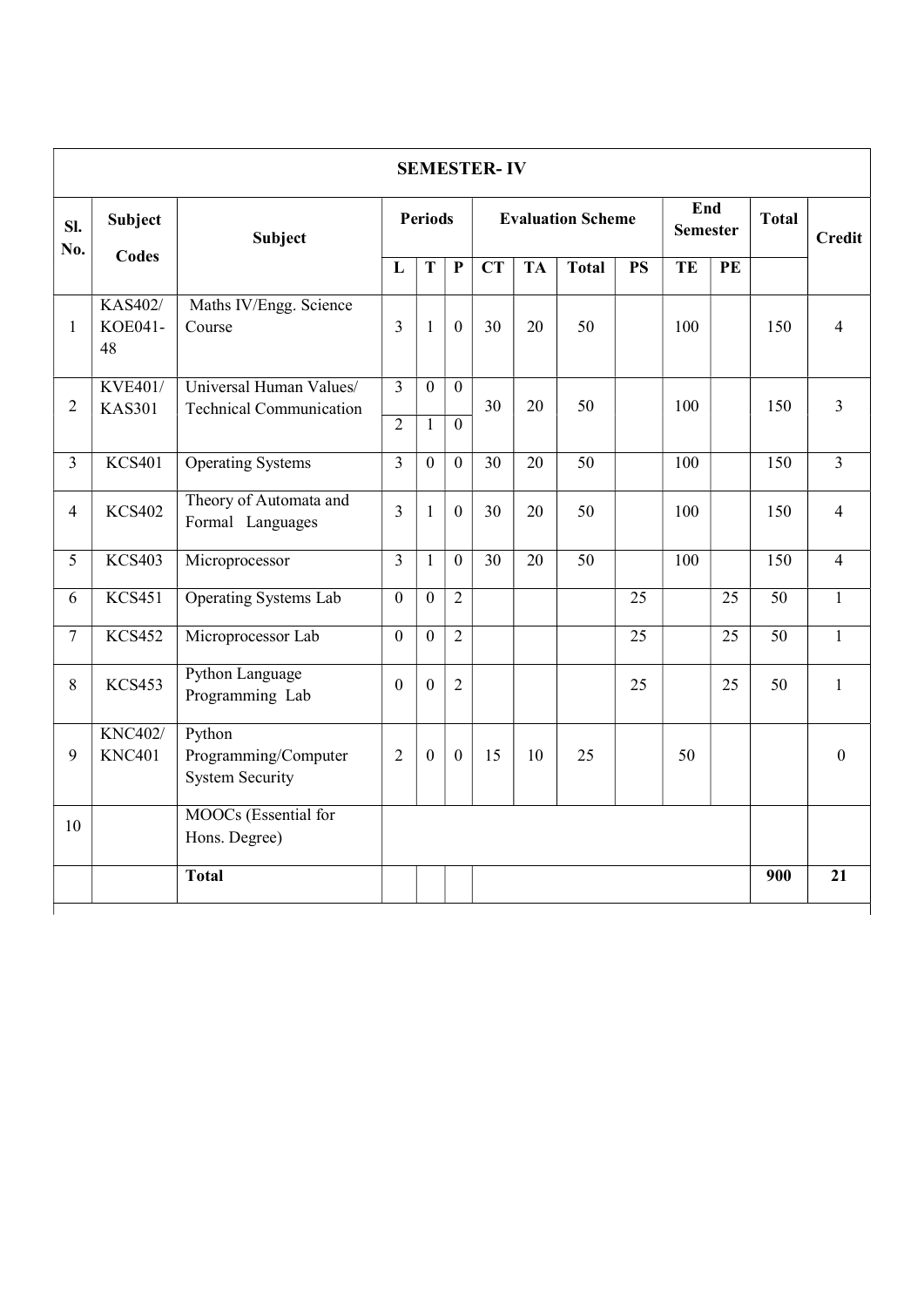#### B.TECH. (COMPUTER SCIENCE AND ENGINEERING) THIRD SEMESTER (DETAILED SYLLABUS)

|                                                              | <b>DATA STRUCTURE (KCS301)</b>                                                                                                                                                                                                                                                                                                                                                                                                                                                                                                                                                                                                                                                                                                                                                                                                                 |                                     |                            |  |  |
|--------------------------------------------------------------|------------------------------------------------------------------------------------------------------------------------------------------------------------------------------------------------------------------------------------------------------------------------------------------------------------------------------------------------------------------------------------------------------------------------------------------------------------------------------------------------------------------------------------------------------------------------------------------------------------------------------------------------------------------------------------------------------------------------------------------------------------------------------------------------------------------------------------------------|-------------------------------------|----------------------------|--|--|
|                                                              | <b>Course Outcome (CO)</b>                                                                                                                                                                                                                                                                                                                                                                                                                                                                                                                                                                                                                                                                                                                                                                                                                     | <b>Bloom's Knowledge Level (KL)</b> |                            |  |  |
| At the end of course, the student will be able to understand |                                                                                                                                                                                                                                                                                                                                                                                                                                                                                                                                                                                                                                                                                                                                                                                                                                                |                                     |                            |  |  |
| CO <sub>1</sub>                                              | Describe how arrays, linked lists, stacks, queues, trees, and graphs are represented in memory,<br>used by the algorithms and their common applications.                                                                                                                                                                                                                                                                                                                                                                                                                                                                                                                                                                                                                                                                                       |                                     | $K_1, K_2$                 |  |  |
| CO <sub>2</sub>                                              | Discuss the computational efficiency of the sorting and searching algorithms.                                                                                                                                                                                                                                                                                                                                                                                                                                                                                                                                                                                                                                                                                                                                                                  |                                     | $K_2$                      |  |  |
| CO <sub>3</sub>                                              | Implementation of Trees and Graphs and perform various operations on these data structure.                                                                                                                                                                                                                                                                                                                                                                                                                                                                                                                                                                                                                                                                                                                                                     |                                     | $K_3$                      |  |  |
| CO <sub>4</sub>                                              | Understanding the concept of recursion, application of recursion and its implementation and<br>removal of recursion.                                                                                                                                                                                                                                                                                                                                                                                                                                                                                                                                                                                                                                                                                                                           |                                     | $K_4$                      |  |  |
| CO <sub>5</sub>                                              | Identify the alternative implementations of data structures with respect to its performance to<br>solve a real world problem.                                                                                                                                                                                                                                                                                                                                                                                                                                                                                                                                                                                                                                                                                                                  |                                     | $K_5, K_6$                 |  |  |
|                                                              | <b>DETAILED SYLLABUS</b>                                                                                                                                                                                                                                                                                                                                                                                                                                                                                                                                                                                                                                                                                                                                                                                                                       |                                     | $3 - 1 - 0$                |  |  |
| Unit                                                         | <b>Topic</b>                                                                                                                                                                                                                                                                                                                                                                                                                                                                                                                                                                                                                                                                                                                                                                                                                                   |                                     | <b>Proposed</b><br>Lecture |  |  |
| $\bf{I}$                                                     | Introduction: Basic Terminology, Elementary Data Organization, Built in Data Types in C.<br>Algorithm, Efficiency of an Algorithm, Time and Space Complexity, Asymptotic notations: Big<br>Oh, Big Theta and Big Omega, Time-Space trade-off. Abstract Data Types (ADT)<br>Arrays: Definition, Single and Multidimensional Arrays, Representation of Arrays: Row Major<br>Order, and Column Major Order, Derivation of Index Formulae for 1-D,2-D,3-D and n-D Array<br>Application of arrays, Sparse Matrices and their representations.<br>Linked lists: Array Implementation and Pointer Implementation of Singly Linked Lists, Doubly<br>Linked List, Circularly Linked List, Operations on a Linked List. Insertion, Deletion, Traversal,<br>Polynomial Representation and Addition Subtraction & Multiplications of Single variable & Two |                                     |                            |  |  |
| $\mathbf{I}$                                                 | variables Polynomial.<br>Stacks: Abstract Data Type, Primitive Stack operations: Push & Pop, Array and Linked<br>Implementation of Stack in C, Application of stack: Prefix and Postfix Expressions, Evaluation of<br>postfix expression, Iteration and Recursion- Principles of recursion, Tail recursion, Removal of<br>recursion Problem solving using iteration and recursion with examples such as binary search,<br>Fibonacci numbers, and Hanoi towers. Tradeoffs between iteration and recursion.<br>Queues: Operations on Queue: Create, Add, Delete, Full and Empty, Circular queues, Array and<br>linked implementation of queues in C, Dequeue and Priority Queue.                                                                                                                                                                 |                                     |                            |  |  |
| III                                                          | Searching: Concept of Searching, Sequential search, Index Sequential Search, Binary Search.<br>Concept of Hashing & Collision resolution Techniques used in Hashing. Sorting: Insertion Sort,<br>Selection, Bubble Sort, Quick Sort, Merge Sort, Heap Sort and Radix Sort.                                                                                                                                                                                                                                                                                                                                                                                                                                                                                                                                                                     |                                     |                            |  |  |
| IV                                                           | Graphs: Terminology used with Graph, Data Structure for Graph Representations: Adjacency<br>Matrices, Adjacency List, Adjacency. Graph Traversal: Depth First Search and Breadth First<br>Search, Connected Component, Spanning Trees, Minimum Cost Spanning Trees: Prims and<br>Kruskal algorithm. Transitive Closure and Shortest Path algorithm: Warshal Algorithm and<br>Dijikstra Algorithm.                                                                                                                                                                                                                                                                                                                                                                                                                                              |                                     | 08                         |  |  |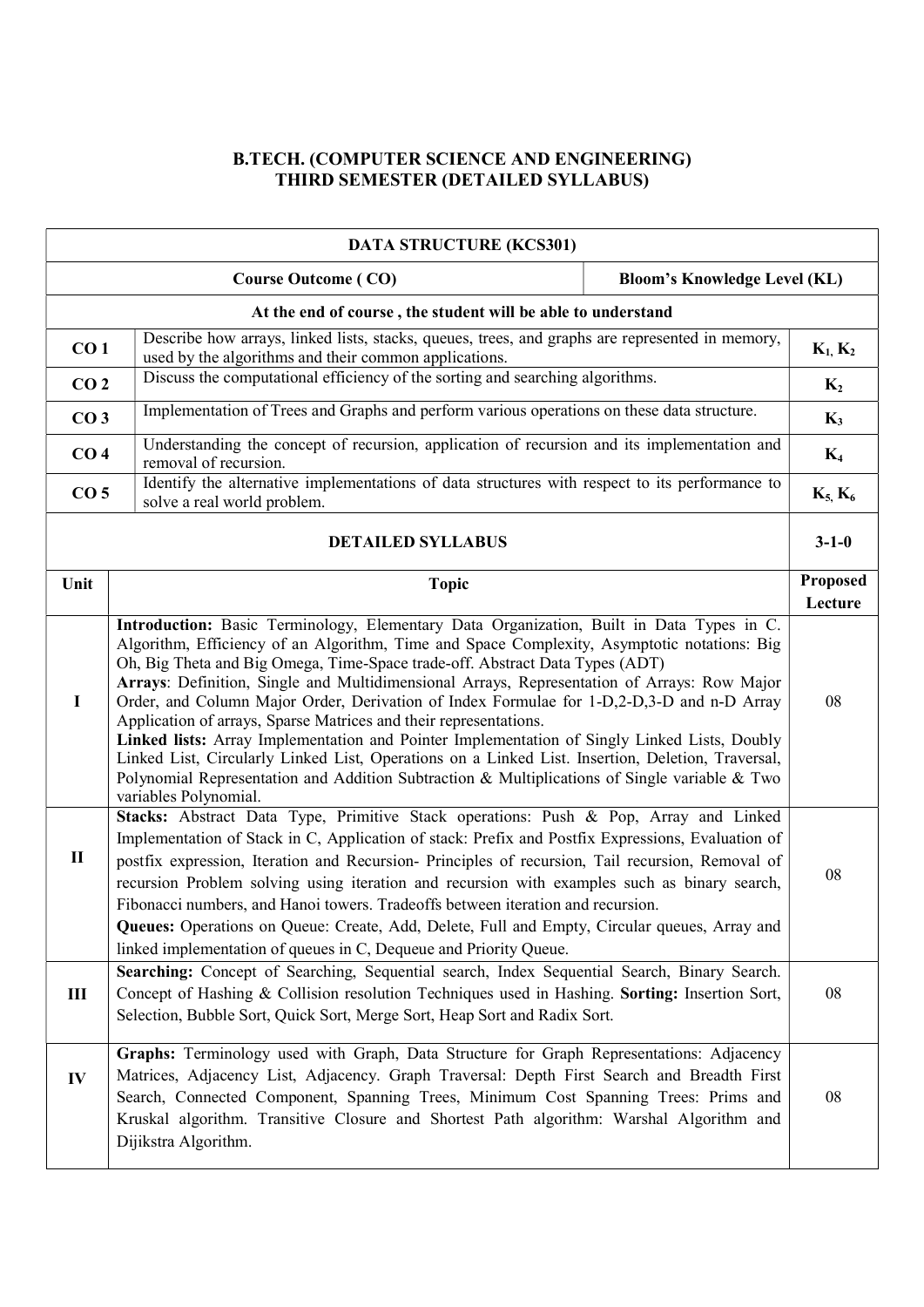| $\mathbf{V}$       | Trees: Basic terminology used with Tree, Binary Trees, Binary Tree Representation: Array<br>Representation and Pointer(Linked List) Representation, Binary Search Tree, Strictly Binary Tree<br>, Complete Binary Tree . A Extended Binary Trees, Tree Traversal algorithms: Inorder, Preorder<br>and Postorder, Constructing Binary Tree from given Tree Traversal, Operation of Insertation,<br>Deletion, Searching & Modification of data in Binary Search. Threaded Binary trees, Traversing<br>Threaded Binary trees. Huffman coding using Binary Tree. Concept & Basic Operations for AVL<br>Tree, B Tree & Binary Heaps | 08 |  |  |  |  |  |
|--------------------|--------------------------------------------------------------------------------------------------------------------------------------------------------------------------------------------------------------------------------------------------------------------------------------------------------------------------------------------------------------------------------------------------------------------------------------------------------------------------------------------------------------------------------------------------------------------------------------------------------------------------------|----|--|--|--|--|--|
| <b>Text books:</b> |                                                                                                                                                                                                                                                                                                                                                                                                                                                                                                                                                                                                                                |    |  |  |  |  |  |
|                    | Aaron M. Tenenbaum, Yedidyah Langsam and Moshe J. Augenstein, "Data Structures Using C and C++",<br>1.<br>PHI                                                                                                                                                                                                                                                                                                                                                                                                                                                                                                                  |    |  |  |  |  |  |
|                    | Learning Private Limited, Delhi India                                                                                                                                                                                                                                                                                                                                                                                                                                                                                                                                                                                          |    |  |  |  |  |  |
|                    | 2.<br>Horowitz and Sahani, "Fundamentals of Data Structures", Galgotia Publications Pvt Ltd Delhi India.                                                                                                                                                                                                                                                                                                                                                                                                                                                                                                                       |    |  |  |  |  |  |
|                    | 3.<br>Lipschutz, "Data Structures" Schaum's Outline Series, Tata McGraw-hill Education (India) Pvt. Ltd.                                                                                                                                                                                                                                                                                                                                                                                                                                                                                                                       |    |  |  |  |  |  |
|                    | Thareja, "Data Structure Using C" Oxford Higher Education.<br>4.                                                                                                                                                                                                                                                                                                                                                                                                                                                                                                                                                               |    |  |  |  |  |  |
|                    | 5.<br>AK Sharma, "Data Structure Using C", Pearson Education India.                                                                                                                                                                                                                                                                                                                                                                                                                                                                                                                                                            |    |  |  |  |  |  |
|                    | Rajesh K. Shukla, "Data Structure Using C and C++" Wiley Dreamtech Publication.<br>6.                                                                                                                                                                                                                                                                                                                                                                                                                                                                                                                                          |    |  |  |  |  |  |
|                    | Michael T. Goodrich, Roberto Tamassia, David M. Mount "Data Structures and Algorithms in C++",<br>7.<br>Wiley India.                                                                                                                                                                                                                                                                                                                                                                                                                                                                                                           |    |  |  |  |  |  |
|                    | 8.<br>P. S. Deshpandey, "C and Data structure", Wiley Dreamtech Publication.                                                                                                                                                                                                                                                                                                                                                                                                                                                                                                                                                   |    |  |  |  |  |  |
|                    | 9.<br>R. Kruse etal, "Data Structures and Program Design in C", Pearson Education.                                                                                                                                                                                                                                                                                                                                                                                                                                                                                                                                             |    |  |  |  |  |  |
|                    | 10.<br>Berztiss, AT: Data structures, Theory and Practice, Academic Press.                                                                                                                                                                                                                                                                                                                                                                                                                                                                                                                                                     |    |  |  |  |  |  |
|                    | Jean Paul Trembley and Paul G. Sorenson, "An Introduction to Data Structures with applications",<br>11.<br>McGraw Hill.                                                                                                                                                                                                                                                                                                                                                                                                                                                                                                        |    |  |  |  |  |  |
|                    | Adam Drozdek "Data Structures and Algorithm in Java", Cengage Learning<br>12.                                                                                                                                                                                                                                                                                                                                                                                                                                                                                                                                                  |    |  |  |  |  |  |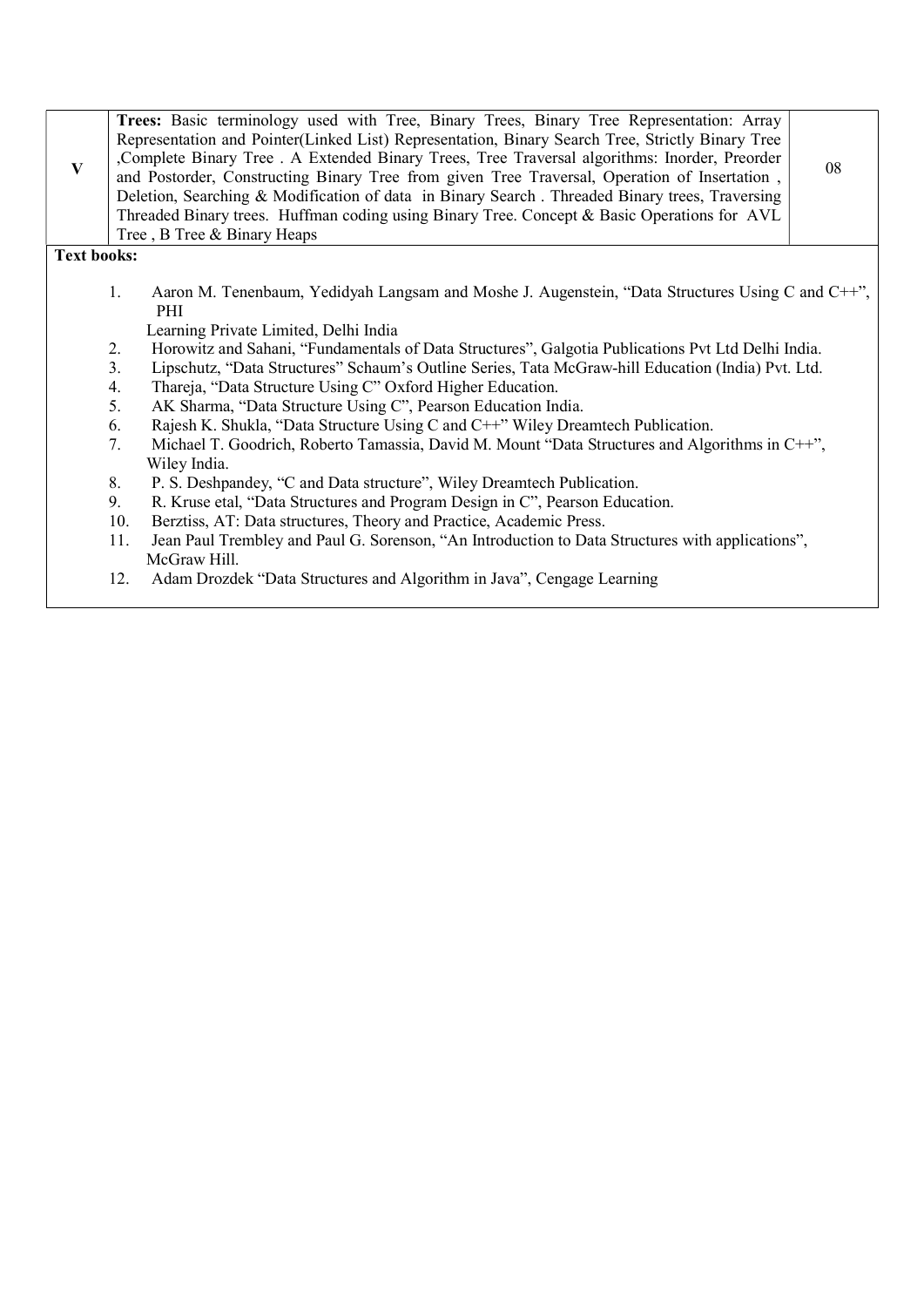|                    | <b>Computer Organization and Architecture (KCS302)</b>                                                                                                                                                                                                                                                                                                                |                                     |                            |  |  |  |
|--------------------|-----------------------------------------------------------------------------------------------------------------------------------------------------------------------------------------------------------------------------------------------------------------------------------------------------------------------------------------------------------------------|-------------------------------------|----------------------------|--|--|--|
|                    | <b>Course Outcome (CO)</b>                                                                                                                                                                                                                                                                                                                                            | <b>Bloom's Knowledge Level (KL)</b> |                            |  |  |  |
|                    | At the end of course, the student will be able to understand                                                                                                                                                                                                                                                                                                          |                                     |                            |  |  |  |
| CO <sub>1</sub>    | Study of the basic structure and operation of a digital computer system.                                                                                                                                                                                                                                                                                              |                                     | $K_1, K_2$                 |  |  |  |
| CO <sub>2</sub>    | Analysis of the design of arithmetic & logic unit and understanding of the fixed point and floating-<br>point arithmetic operations.                                                                                                                                                                                                                                  |                                     | $K_2, K_4$                 |  |  |  |
| $\overline{CO3}$   | Implementation of control unit techniques and the concept of Pipelining                                                                                                                                                                                                                                                                                               |                                     | $K_3$                      |  |  |  |
| CO <sub>4</sub>    | Understanding the hierarchical memory system, cache memories and virtual memory                                                                                                                                                                                                                                                                                       |                                     | $K_2$                      |  |  |  |
| CO <sub>5</sub>    | Understanding the different ways of communicating with I/O devices and standard I/O interfaces                                                                                                                                                                                                                                                                        |                                     | $K_2, K_4$                 |  |  |  |
|                    | <b>DETAILED SYLLABUS</b>                                                                                                                                                                                                                                                                                                                                              |                                     | $3 - 1 - 0$                |  |  |  |
| Unit               | <b>Topic</b>                                                                                                                                                                                                                                                                                                                                                          |                                     | <b>Proposed</b><br>Lecture |  |  |  |
| $\mathbf I$        | Introduction: Functional units of digital system and their interconnections, buses, bus architecture,<br>types of buses and bus arbitration. Register, bus and memory transfer. Processor organization,<br>general registers organization, stack organization and addressing modes.                                                                                   |                                     | 08                         |  |  |  |
| $\mathbf H$        | Arithmetic and logic unit: Look ahead carries adders. Multiplication: Signed operand<br>multiplication, Booths algorithm and array multiplier. Division and logic operations. Floating point<br>arithmetic operation, Arithmetic & logic unit design. IEEE Standard for Floating Point Numbers                                                                        |                                     | 08                         |  |  |  |
| III                | Control Unit: Instruction types, formats, instruction cycles and sub cycles (fetch and execute etc),<br>micro operations, execution of a complete instruction. Program Control, Reduced Instruction Set<br>Computer, Pipelining. Hardwire and micro programmed control: micro programme sequencing,<br>concept of horizontal and vertical microprogramming.           |                                     |                            |  |  |  |
| IV                 | Memory: Basic concept and hierarchy, semiconductor RAM memories, 2D & 2 1/2D memory<br>organization. ROM memories. Cache memories: concept and design issues & performance, address<br>mapping and replacement Auxiliary memories: magnetic disk, magnetic tape and optical disks<br>Virtual memory: concept implementation.                                          |                                     |                            |  |  |  |
| $\mathbf{V}$       | Input / Output: Peripheral devices, I/O interface, I/O ports, Interrupts: interrupt hardware, types of<br>interrupts and exceptions. Modes of Data Transfer: Programmed I/O, interrupt initiated I/O and<br>Direct Memory Access., I/O channels and processors. Serial Communication: Synchronous &<br>asynchronous communication, standard communication interfaces. |                                     | 08                         |  |  |  |
| <b>Text books:</b> |                                                                                                                                                                                                                                                                                                                                                                       |                                     |                            |  |  |  |
|                    | 1. Computer System Architecture - M. Mano                                                                                                                                                                                                                                                                                                                             |                                     |                            |  |  |  |
|                    | 2. Carl Hamacher, Zvonko Vranesic, Safwat Zaky Computer Organization, McGraw-Hill, Fifth Edition, Reprint 2012                                                                                                                                                                                                                                                        |                                     |                            |  |  |  |
|                    | 3. John P. Hayes, Computer Architecture and Organization, Tata McGraw Hill, Third Edition, 1998. Reference books                                                                                                                                                                                                                                                      |                                     |                            |  |  |  |
|                    | 4. William Stallings, Computer Organization and Architecture-Designing for Performance, Pearson Education, Seventh                                                                                                                                                                                                                                                    |                                     |                            |  |  |  |
|                    | edition, 2006.                                                                                                                                                                                                                                                                                                                                                        |                                     |                            |  |  |  |
|                    | 5. Behrooz Parahami, "Computer Architecture", Oxford University Press, Eighth Impression, 2011.                                                                                                                                                                                                                                                                       |                                     |                            |  |  |  |
|                    | 6. David A. Patterson and John L. Hennessy, "Computer Architecture-A Quantitative Approach", Elsevier, a division of                                                                                                                                                                                                                                                  |                                     |                            |  |  |  |
|                    | reed India Private Limited, Fifth edition, 2012                                                                                                                                                                                                                                                                                                                       |                                     |                            |  |  |  |
|                    | 7. Structured Computer Organization, Tannenbaum(PHI)                                                                                                                                                                                                                                                                                                                  |                                     |                            |  |  |  |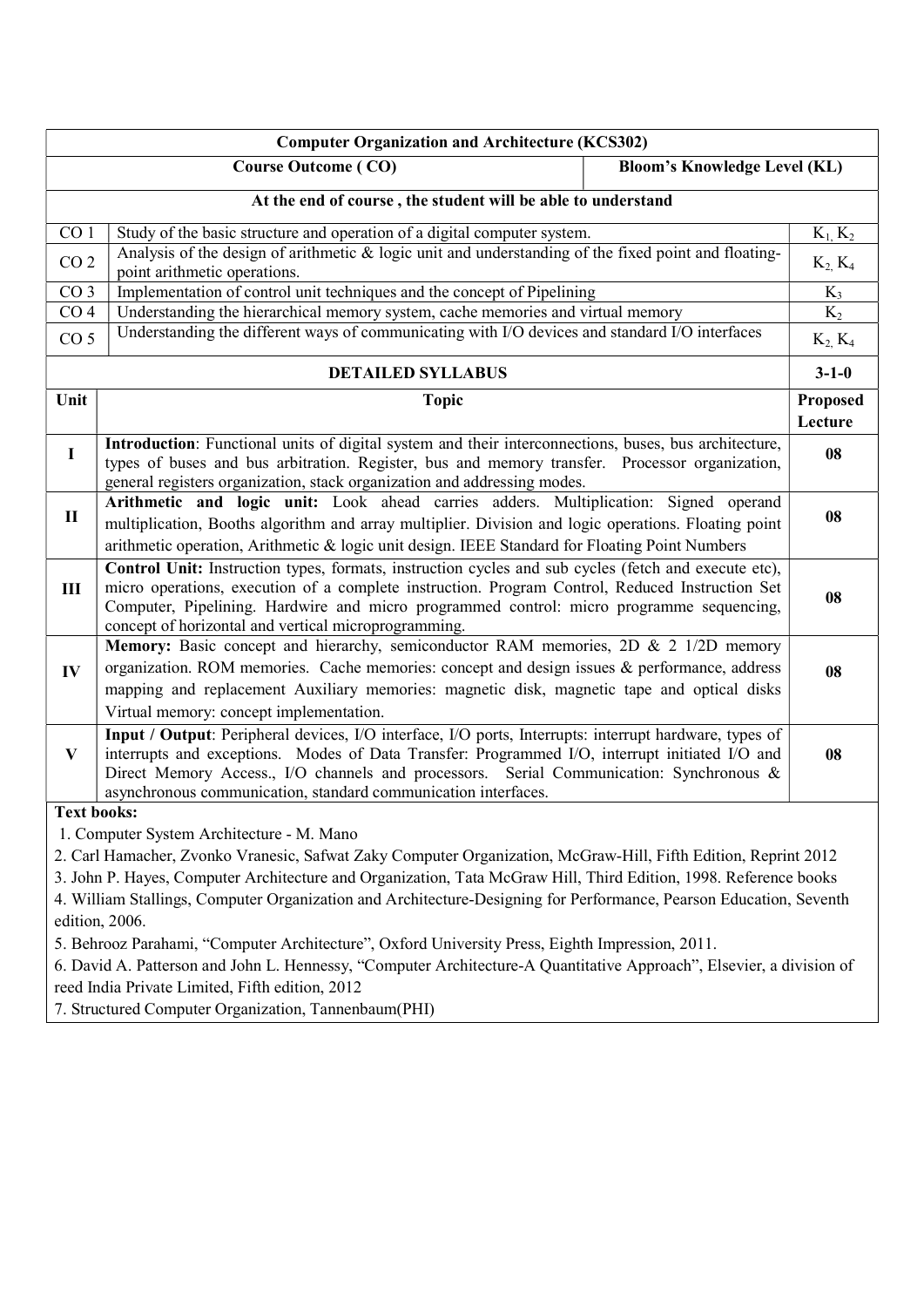| Discrete Structures & Theory of Logic (KCS303)                                                                           |                                                                                                                                                                                                                                                                                                                                                                                                                                                                                                                                                                                                                                                                                                                                                                                                                          |                                     |                            |  |  |  |
|--------------------------------------------------------------------------------------------------------------------------|--------------------------------------------------------------------------------------------------------------------------------------------------------------------------------------------------------------------------------------------------------------------------------------------------------------------------------------------------------------------------------------------------------------------------------------------------------------------------------------------------------------------------------------------------------------------------------------------------------------------------------------------------------------------------------------------------------------------------------------------------------------------------------------------------------------------------|-------------------------------------|----------------------------|--|--|--|
|                                                                                                                          | <b>Course Outcome (CO)</b>                                                                                                                                                                                                                                                                                                                                                                                                                                                                                                                                                                                                                                                                                                                                                                                               | <b>Bloom's Knowledge Level (KL)</b> |                            |  |  |  |
|                                                                                                                          | At the end of course, the student will be able to understand                                                                                                                                                                                                                                                                                                                                                                                                                                                                                                                                                                                                                                                                                                                                                             |                                     |                            |  |  |  |
| CO <sub>1</sub>                                                                                                          | Write an argument using logical notation and determine if the argument is or is not valid.                                                                                                                                                                                                                                                                                                                                                                                                                                                                                                                                                                                                                                                                                                                               |                                     | $K_3, K_4$                 |  |  |  |
| CO <sub>2</sub>                                                                                                          | Understand the basic principles of sets and operations in sets.                                                                                                                                                                                                                                                                                                                                                                                                                                                                                                                                                                                                                                                                                                                                                          |                                     | $K_1, K_2$                 |  |  |  |
| Demonstrate an understanding of relations and functions and be able to determine their<br>CO <sub>3</sub><br>properties. |                                                                                                                                                                                                                                                                                                                                                                                                                                                                                                                                                                                                                                                                                                                                                                                                                          |                                     | $K_3$                      |  |  |  |
| CO <sub>4</sub>                                                                                                          | Demonstrate different traversal methods for trees and graphs.                                                                                                                                                                                                                                                                                                                                                                                                                                                                                                                                                                                                                                                                                                                                                            |                                     | $K_1, K_4$                 |  |  |  |
|                                                                                                                          | Model problems in Computer Science using graphs and trees.<br>CO <sub>5</sub>                                                                                                                                                                                                                                                                                                                                                                                                                                                                                                                                                                                                                                                                                                                                            |                                     | $K_2, K_6$                 |  |  |  |
|                                                                                                                          | <b>DETAILED SYLLABUS</b>                                                                                                                                                                                                                                                                                                                                                                                                                                                                                                                                                                                                                                                                                                                                                                                                 |                                     | $3 - 0 - 0$                |  |  |  |
| Unit                                                                                                                     | <b>Topic</b>                                                                                                                                                                                                                                                                                                                                                                                                                                                                                                                                                                                                                                                                                                                                                                                                             |                                     | <b>Proposed</b><br>Lecture |  |  |  |
| $\mathbf I$                                                                                                              | Set Theory: Introduction, Combination of sets, Multisets, Ordered pairs. Proofs of some general<br>identities on sets. Relations: Definition, Operations on relations, Properties of relations, Composite<br>Relations, Equality of relations, Recursive definition of relation, Order of relations.<br>Functions: Definition, Classification of functions, Operations on functions, Recursively defined<br>functions. Growth of Functions.<br>Natural Numbers: Introduction, Mathematical Induction, Variants of Induction, Induction with<br>Nonzero Base cases. Proof Methods, Proof by counter - example, Proof by contradiction.                                                                                                                                                                                    |                                     | 08                         |  |  |  |
| $\mathbf{I}$                                                                                                             | Algebraic Structures: Definition, Groups, Subgroups and order, Cyclic Groups,<br>Lagrange's theorem, Normal Subgroups, Permutation and Symmetric<br>Homomorphisms, Definition and elementary properties of Rings and Fields.                                                                                                                                                                                                                                                                                                                                                                                                                                                                                                                                                                                             | Cosets,<br>groups,<br>Group         | 08                         |  |  |  |
| III                                                                                                                      | Lattices: Definition, Properties of lattices - Bounded, Complemented, Modular and Complete<br>lattice. Boolean Algebra: Introduction, Axioms and Theorems of Boolean algebra, Algebraic<br>manipulation of Boolean expressions. Simplification of Boolean Functions, Karnaugh maps, Logic<br>gates, Digital circuits and Boolean algebra.                                                                                                                                                                                                                                                                                                                                                                                                                                                                                |                                     | 08                         |  |  |  |
| IV                                                                                                                       | Propositional Logic: Proposition, well formed formula, Truth tables, Tautology, Satisfiability,<br>Contradiction, Algebra of proposition, Theory of Inference. (8)<br>Predicate Logic: First order predicate, well formed formula of predicate, quantifiers, Inference<br>theory of predicate logic.                                                                                                                                                                                                                                                                                                                                                                                                                                                                                                                     |                                     | 08                         |  |  |  |
| $\mathbf{V}$                                                                                                             | Trees: Definition, Binary tree, Binary tree traversal, Binary search tree.<br>Graphs: Definition and terminology, Representation of graphs, Multigraphs, Bipartite graphs,<br>Planar graphs, Isomorphism and Homeomorphism of graphs, Euler and Hamiltonian paths, Graph<br>coloring, Recurrence Relation & Generating function: Recursive definition of functions, Recursive<br>algorithms, Method of solving recurrences.                                                                                                                                                                                                                                                                                                                                                                                              |                                     | 08                         |  |  |  |
|                                                                                                                          | <b>Combinatorics:</b> Introduction, Counting Techniques, Pigeonhole Principle<br><b>Text books:</b><br>1. Koshy, Discrete Structures, Elsevier Pub. 2008 Kenneth H. Rosen, Discrete Mathematics and Its Applications, 6/e,<br>McGraw-Hill, 2006.<br>2. B. Kolman, R.C. Busby, and S.C. Ross, Discrete Mathematical Structures, 5/e, Prentice Hall, 2004.<br>3.E.R. Scheinerman, Mathematics: A Discrete Introduction, Brooks/Cole, 2000.<br>4.R.P. Grimaldi, Discrete and Combinatorial Mathematics, 5/e, Addison Wesley, 2004<br>5. Liptschutz, Seymour, "Discrete Mathematics", McGraw Hill.<br>6. Trembley, J.P & R. Manohar, "Discrete Mathematical Structure with Application to Computer Science", McGraw Hill.<br>4. Deo, 7. Narsingh, "Graph Theory With application to Engineering and Computer Science.", PHI. |                                     |                            |  |  |  |

8. Krishnamurthy, V., "Combinatorics Theory & Application", East-West Press Pvt. Ltd., New Delhi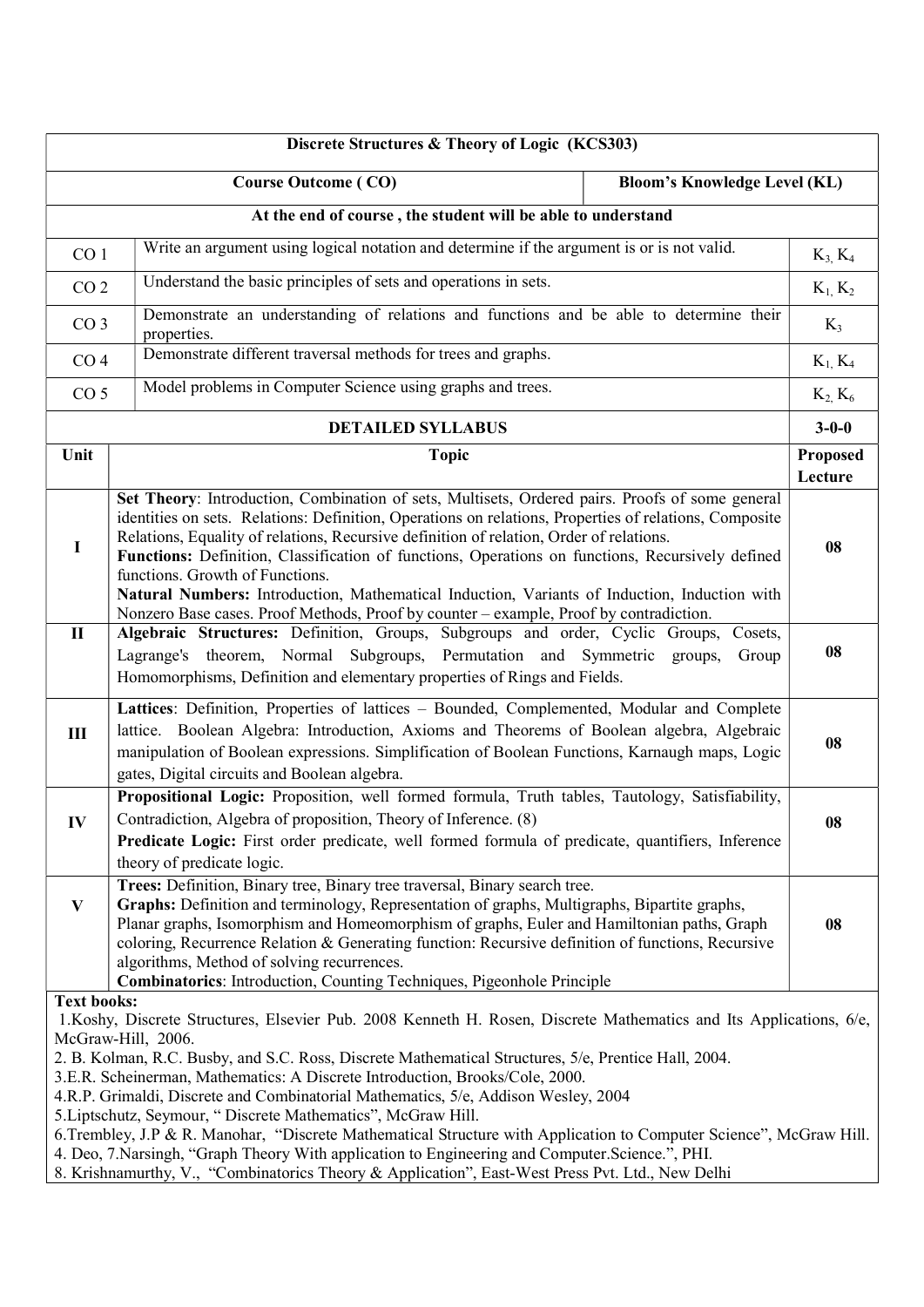#### Data Structure using C Lab (KCS351)

Write C Programs to illustrate the concept of the following:

- 1. Sorting Algorithms-Non-Recursive.
- 2. Sorting Algorithms-Recursive.
- 3. Searching Algorithm.
- 4. Implementation of Stack using Array.
- 5. Implementation of Queue using Array.
- 6. Implementation of Circular Queue using Array.
- 7. Implementation of Stack using Linked List.
- 8. Implementation of Queue using Linked List.
- 9. Implementation of Circular Queue using Linked List.
- 10. Implementation of Tree Structures, Binary Tree, Tree Traversal, Binary Search Tree, Insertion and Deletion in BST.
- 11. Graph Implementation, BFS, DFS, Minimum cost spanning tree, shortest path algorithm.

#### Computer Organization Lab (KCS352)

- 1. Implementing HALF ADDER, FULL ADDER using basic logic gates
- 2. Implementing Binary -to -Gray, Gray -to -Binary code conversions.
- 3. Implementing 3-8 line DECODER.
- 4. Implementing 4x1 and 8x1 MULTIPLEXERS.
- 5. Verify the excitation tables of various FLIP-FLOPS.
- 6. Design of an 8-bit Input/ Output system with four 8-bit Internal Registers.
- 7. Design of an 8-bit ARITHMETIC LOGIC UNIT.
- 8. Design the data path of a computer from its register transfer language description.
- 9. Design the control unit of a computer using either hardwiring or microprogramming based on its register transfer language description.
- 10. Implement a simple instruction set computer with a control unit and a data path.

#### Discrete Structure & Logic Lab (KCS353)

#### Programming Language/Tool Used: C and Mapple

- 1. Write a program in C to create two sets and perform the Union operation on sets.
- 2. Write a program in C to create two sets and perform the Intersectison operation on sets.
- 3. Write a program in C to create two sets and perform the Difference operation on sets.
- 4. Write a program in C to create two sets and perform the Symmetric Difference operation.
- 5. Write a program in C to perform the Power Set operation on a set.
- 6. Write a program in C to Display the Boolean Truth Table for AND, OR , NOT .
- 7. Write a C Program to find Cartesian Product of two sets
- 8. Write a program in C for minimum cost spanning tree.
- 9. Write a program in C for finding shortest path in a Graph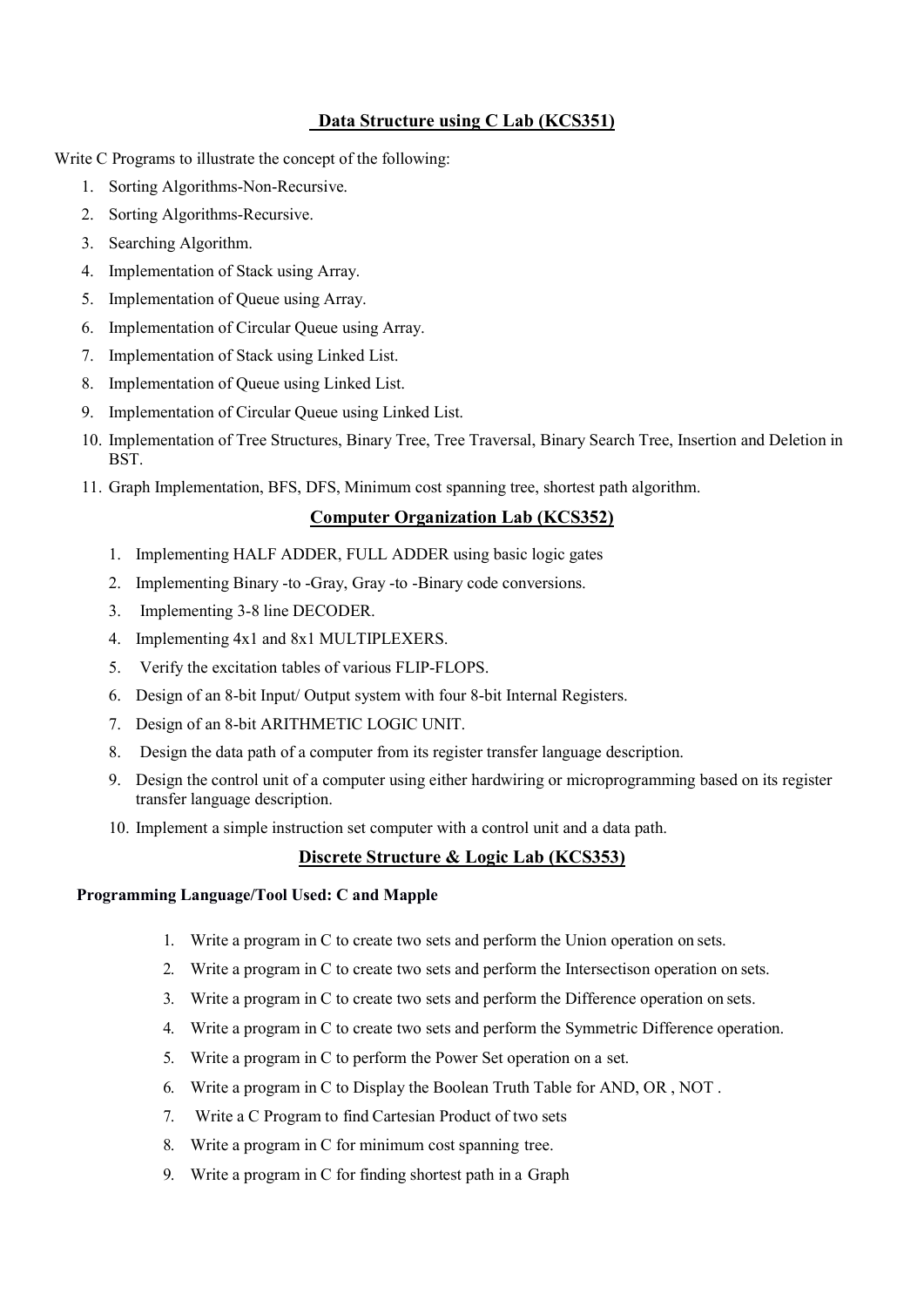#### Note: Understanding of mathematical computation software Mapple to experiment the followings (exp. 10 to 25):

- 10. Working of Computation software
- 11. Discover a closed formula for a given recursive sequence vice-versa
- 12. Recursion and Induction
- 13. Practice of various set operations
- 14. Counting
- 15. Combinatorial equivalence
- 16. Permutations and combinations
- 17. Difference between structures, permutations and sets
- 18. Implementation of a recursive counting technique
- 19. The Birthday problem
- 20. Poker Hands problem
- 21. Baseball best-of-5 series: Experimental probabilities
- 22. Baseball: Binomial Probability
- 23. Expected Value Problems
- 24. Basketball: One and One
- 25. Binary Relations: Influence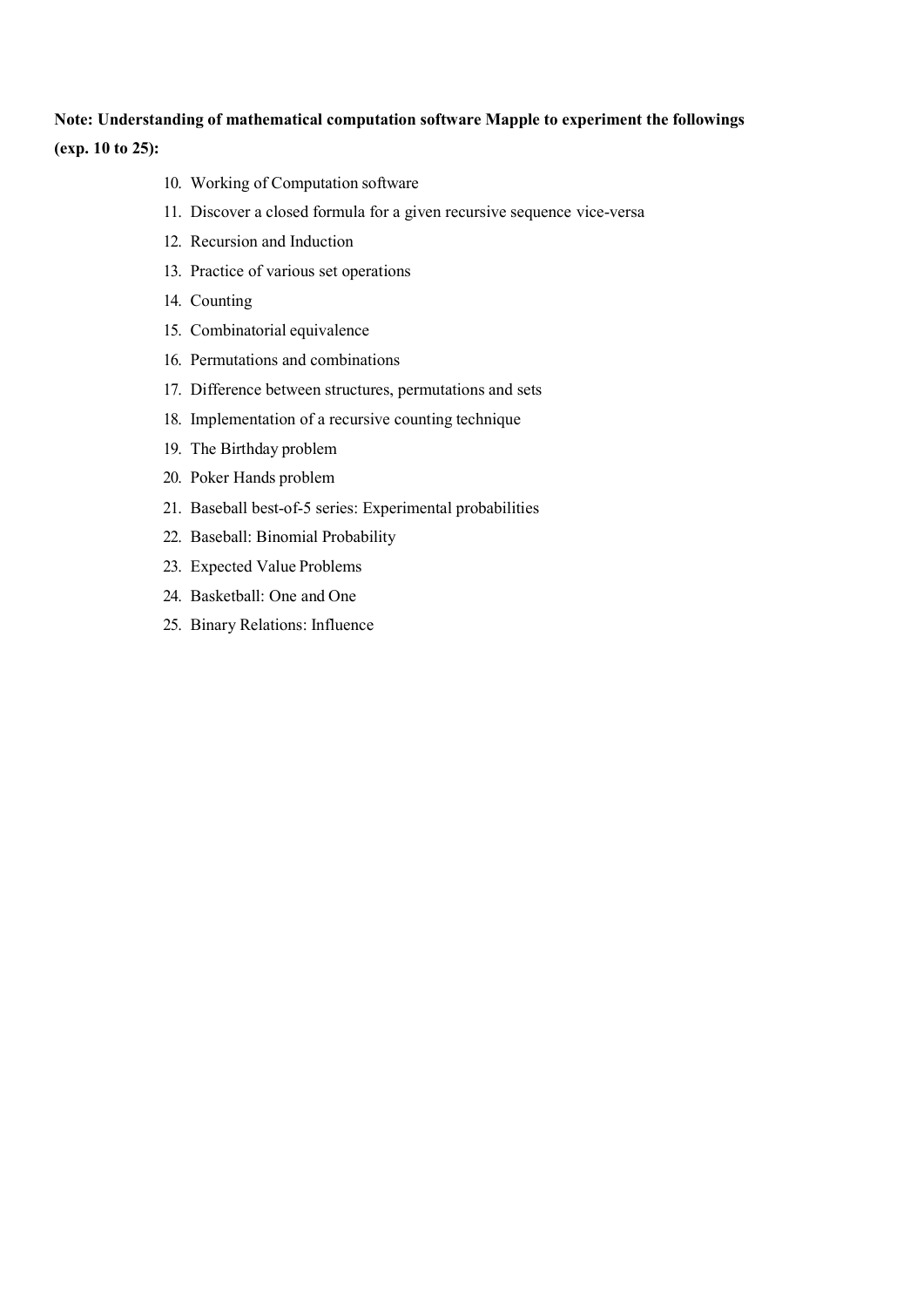## B.TECH. (COMPUTER SCIENCE AND ENGINEERING)

### FOURTH SEMESTER (DETAILED SYLLABUS)

| <b>Operating systems (KCS401)</b>                            |                                                                                                                                                                                                                                                                                                                                                                                                                        |                                     |                     |  |  |  |
|--------------------------------------------------------------|------------------------------------------------------------------------------------------------------------------------------------------------------------------------------------------------------------------------------------------------------------------------------------------------------------------------------------------------------------------------------------------------------------------------|-------------------------------------|---------------------|--|--|--|
|                                                              | <b>Course Outcome (CO)</b>                                                                                                                                                                                                                                                                                                                                                                                             | <b>Bloom's Knowledge Level (KL)</b> |                     |  |  |  |
| At the end of course, the student will be able to understand |                                                                                                                                                                                                                                                                                                                                                                                                                        |                                     |                     |  |  |  |
| CO <sub>1</sub>                                              | Understand the structure and functions of OS                                                                                                                                                                                                                                                                                                                                                                           |                                     | $K_1, K_2$          |  |  |  |
| CO <sub>2</sub>                                              | Learn about Processes, Threads and Scheduling algorithms.                                                                                                                                                                                                                                                                                                                                                              |                                     | $K_1, K_2$          |  |  |  |
| CO <sub>3</sub>                                              | Understand the principles of concurrency and Deadlocks                                                                                                                                                                                                                                                                                                                                                                 |                                     | $K_2$               |  |  |  |
| CO <sub>4</sub>                                              | Learn various memory management scheme                                                                                                                                                                                                                                                                                                                                                                                 |                                     | $K_2$               |  |  |  |
| CO <sub>5</sub>                                              | Study I/O management and File systems.                                                                                                                                                                                                                                                                                                                                                                                 |                                     | $K_2K_4$            |  |  |  |
|                                                              | <b>DETAILED SYLLABUS</b>                                                                                                                                                                                                                                                                                                                                                                                               |                                     | $3 - 0 - 0$         |  |  |  |
| Unit                                                         | <b>Topic</b>                                                                                                                                                                                                                                                                                                                                                                                                           |                                     | Proposed<br>Lecture |  |  |  |
| $\bf{I}$                                                     | Introduction: Operating system and functions, Classification of Operating systems- Batch,<br>Interactive, Time sharing, Real Time System, Multiprocessor Systems, Multiuser Systems,<br>Multiprocess Systems, Multithreaded Systems, Operating System Structure- Layered structure,<br>System Components, Operating System services, Reentrant Kernels, Monolithic and Microkernel<br>Systems.                         |                                     |                     |  |  |  |
| $\mathbf{I}$                                                 | Concurrent Processes: Process Concept, Principle of Concurrency, Producer / Consumer Problem,<br>Mutual Exclusion, Critical Section Problem, Dekker's solution, Peterson's solution, Semaphores,<br>Test and Set operation; Classical Problem in Concurrency- Dining Philosopher Problem, Sleeping<br>Barber Problem; Inter Process Communication models and Schemes, Process generation.                              |                                     |                     |  |  |  |
| $\rm III$                                                    | CPU Scheduling: Scheduling Concepts, Performance Criteria, Process States, Process Transition<br>Diagram, Schedulers, Process Control Block (PCB), Process address space, Process identification<br>information, Threads and their management, Scheduling Algorithms, Multiprocessor Scheduling.<br>Deadlock: System model, Deadlock characterization, Prevention, Avoidance and detection,<br>Recovery from deadlock. |                                     |                     |  |  |  |
| IV                                                           | Memory Management: Basic bare machine, Resident monitor, Multiprogramming with fixed<br>partitions, Multiprogramming with variable partitions, Protection schemes, Paging, Segmentation,<br>Paged segmentation, Virtual memory concepts, Demand paging, Performance of demand paging,<br>Page replacement algorithms, Thrashing, Cache memory organization, Locality of reference.                                     |                                     | 08                  |  |  |  |
| V                                                            | I/O Management and Disk Scheduling: I/O devices, and I/O subsystems, I/O buffering, Disk<br>storage and disk scheduling, RAID. File System: File concept, File organization and access<br>mechanism, File directories, and File sharing, File system implementation issues, File system<br>protection and security.                                                                                                    |                                     | 08                  |  |  |  |
| <b>Text books:</b>                                           |                                                                                                                                                                                                                                                                                                                                                                                                                        |                                     |                     |  |  |  |
| 1.                                                           | Silberschatz, Galvin and Gagne, "Operating Systems Concepts", Wiley                                                                                                                                                                                                                                                                                                                                                    |                                     |                     |  |  |  |
| 2.                                                           | Sibsankar Halder and Alex A Aravind, "Operating Systems", Pearson Education                                                                                                                                                                                                                                                                                                                                            |                                     |                     |  |  |  |
| 3.                                                           | Harvey M Dietel, "An Introduction to Operating System", Pearson Education                                                                                                                                                                                                                                                                                                                                              |                                     |                     |  |  |  |
| 4.                                                           | D M Dhamdhere, "Operating Systems : A Concept based Approach", 2nd Edition,                                                                                                                                                                                                                                                                                                                                            |                                     |                     |  |  |  |
| 5.                                                           | TMH 5. William Stallings, "Operating Systems: Internals and Design Principles", 6th Edition, Pearson Education                                                                                                                                                                                                                                                                                                         |                                     |                     |  |  |  |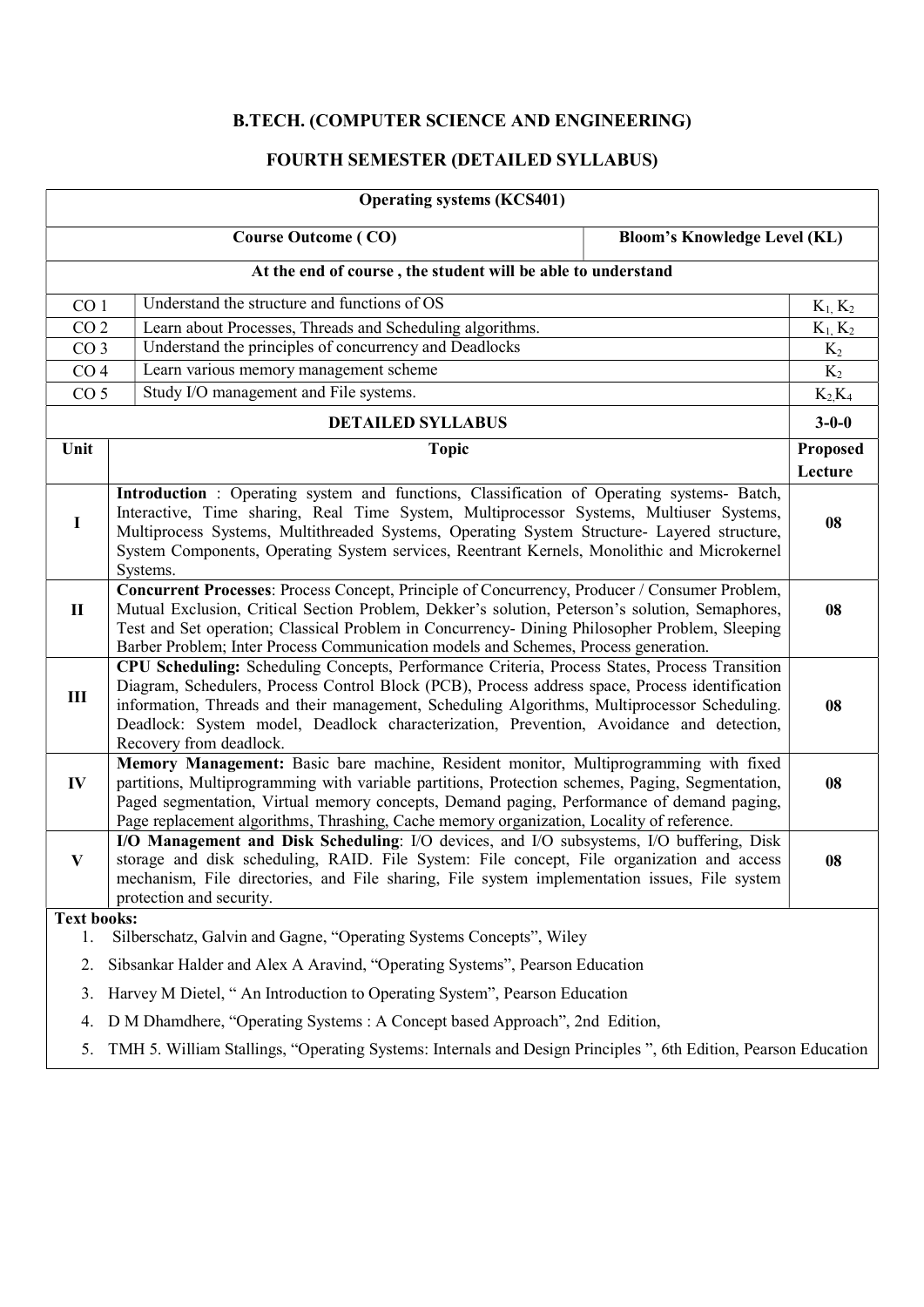|                                                              | Theory of Automata and Formal Languages (KCS402)                                                                                                                                                                                                                                                                                                                                                                                                                                                                                                                                                                                             |                     |  |  |  |
|--------------------------------------------------------------|----------------------------------------------------------------------------------------------------------------------------------------------------------------------------------------------------------------------------------------------------------------------------------------------------------------------------------------------------------------------------------------------------------------------------------------------------------------------------------------------------------------------------------------------------------------------------------------------------------------------------------------------|---------------------|--|--|--|
|                                                              | <b>Bloom's Knowledge Level (KL)</b><br><b>Course Outcome (CO)</b>                                                                                                                                                                                                                                                                                                                                                                                                                                                                                                                                                                            |                     |  |  |  |
| At the end of course, the student will be able to understand |                                                                                                                                                                                                                                                                                                                                                                                                                                                                                                                                                                                                                                              |                     |  |  |  |
| CO <sub>1</sub>                                              | Analyse and design finite automata, pushdown automata, Turing machines, formal languages, and<br>grammars                                                                                                                                                                                                                                                                                                                                                                                                                                                                                                                                    | $K_4, K_6$          |  |  |  |
| CO <sub>2</sub>                                              | Analyse and design, Turing machines, formal languages, and grammars                                                                                                                                                                                                                                                                                                                                                                                                                                                                                                                                                                          | $K_4, K_6$          |  |  |  |
| CO <sub>3</sub>                                              | Demonstrate the understanding of key notions, such as algorithm, computability, decidability, and<br>complexity through problem solving                                                                                                                                                                                                                                                                                                                                                                                                                                                                                                      | $K_1, K_5$          |  |  |  |
| CO <sub>4</sub>                                              | Prove the basic results of the Theory of Computation.                                                                                                                                                                                                                                                                                                                                                                                                                                                                                                                                                                                        | $K_2K_3$            |  |  |  |
| CO <sub>5</sub>                                              | State and explain the relevance of the Church-Turing thesis.                                                                                                                                                                                                                                                                                                                                                                                                                                                                                                                                                                                 | $K_1, K_5$          |  |  |  |
|                                                              | <b>DETAILED SYLLABUS</b>                                                                                                                                                                                                                                                                                                                                                                                                                                                                                                                                                                                                                     | $3 - 1 - 0$         |  |  |  |
| Unit                                                         | <b>Topic</b>                                                                                                                                                                                                                                                                                                                                                                                                                                                                                                                                                                                                                                 | Proposed<br>Lecture |  |  |  |
| $\mathbf I$                                                  | Basic Concepts and Automata Theory: Introduction to Theory of Computation-Automata,<br>Computability and Complexity, Alphabet, Symbol, String, Formal Languages, Deterministic Finite<br>Automaton (DFA)- Definition, Representation, Acceptability of a String and Language, Non<br>Deterministic Finite Automaton (NFA), Equivalence of DFA and NFA, NFA with $\varepsilon$ -Transition,<br>Equivalence of NFA's with and without ε-Transition, Finite Automata with output- Moore<br>Machine, Mealy Machine, Equivalence of Moore and Mealy Machine, Minimization of Finite<br>Automata, Myhill-Nerode Theorem, Simulation of DFA and NFA | 08                  |  |  |  |
| $\mathbf{I}$                                                 | Regular Expressions and Languages: Regular Expressions, Transition Graph, Kleen's Theorem,<br>Finite Automata and Regular Expression- Arden's theorem, Algebraic Method Using Arden's<br>Theorem, Regular and Non-Regular Languages- Closure properties of Regular Languages,<br>Pigeonhole Principle, Pumping Lemma, Application of Pumping Lemma, Decidability- Decision<br>properties, Finite Automata and Regular Languages, Regular Languages and Computers,<br>Simulation of Transition Graph and Regular language.                                                                                                                    | 08                  |  |  |  |
| III                                                          | Regular and Non-Regular Grammars: Context Free Grammar(CFG)-Definition, Derivations,<br>Languages, Derivation Trees and Ambiguity, Regular Grammars-Right Linear and Left Linear<br>grammars, Conversion of FA into CFG and Regular grammar into FA, Simplification of CFG,<br>Normal Forms- Chomsky Normal Form(CNF), Greibach Normal Form (GNF), Chomsky<br>Hierarchy, Programming problems based on the properties of CFGs.                                                                                                                                                                                                               | 08                  |  |  |  |
| $\mathbf{IV}$                                                | Push Down Automata and Properties of Context Free Languages: Nondeterministic Pushdown<br>Automata (NPDA)- Definition, Moves, A Language Accepted by NPDA, Deterministic Pushdown<br>Automata(DPDA) and Deterministic Context free Languages(DCFL), Pushdown Automata for<br>Context Free Languages, Context Free grammars for Pushdown Automata, Two stack Pushdown<br>Automata, Pumping Lemma for CFL, Closure properties of CFL, Decision Problems of CFL,<br>Programming problems based on the properties of CFLs.                                                                                                                       | 08                  |  |  |  |
| V                                                            | Turing Machines and Recursive Function Theory : Basic Turing Machine Model,<br>Representation of Turing Machines, Language Acceptability of Turing Machines, Techniques for<br>Turing Machine Construction, Modifications of Turing Machine, Turing Machine as Computer of<br>Integer Functions, Universal Turing machine, Linear Bounded Automata, Church's Thesis,<br>Recursive and Recursively Enumerable language, Halting Problem, Post's Correspondance<br>Problem, Introduction to Recursive Function Theory.                                                                                                                         | 08                  |  |  |  |
| 1.<br>2.<br>3.<br>4.                                         | <b>Text books:</b><br>Introduction to Automata theory, Languages and Computation, J.E.Hopcraft, R.Motwani, and Ullman. 2nd<br>edition, Pearson Education Asia<br>Introduction to languages and the theory of computation, J Martin, 3rd Edition, Tata McGraw Hill<br>Elements and Theory of Computation, C Papadimitrou and C. L. Lewis, PHI<br>Mathematical Foundation of Computer Science, Y.N.Singh, New Age Internationa                                                                                                                                                                                                                 |                     |  |  |  |

 $\overline{\phantom{a}}$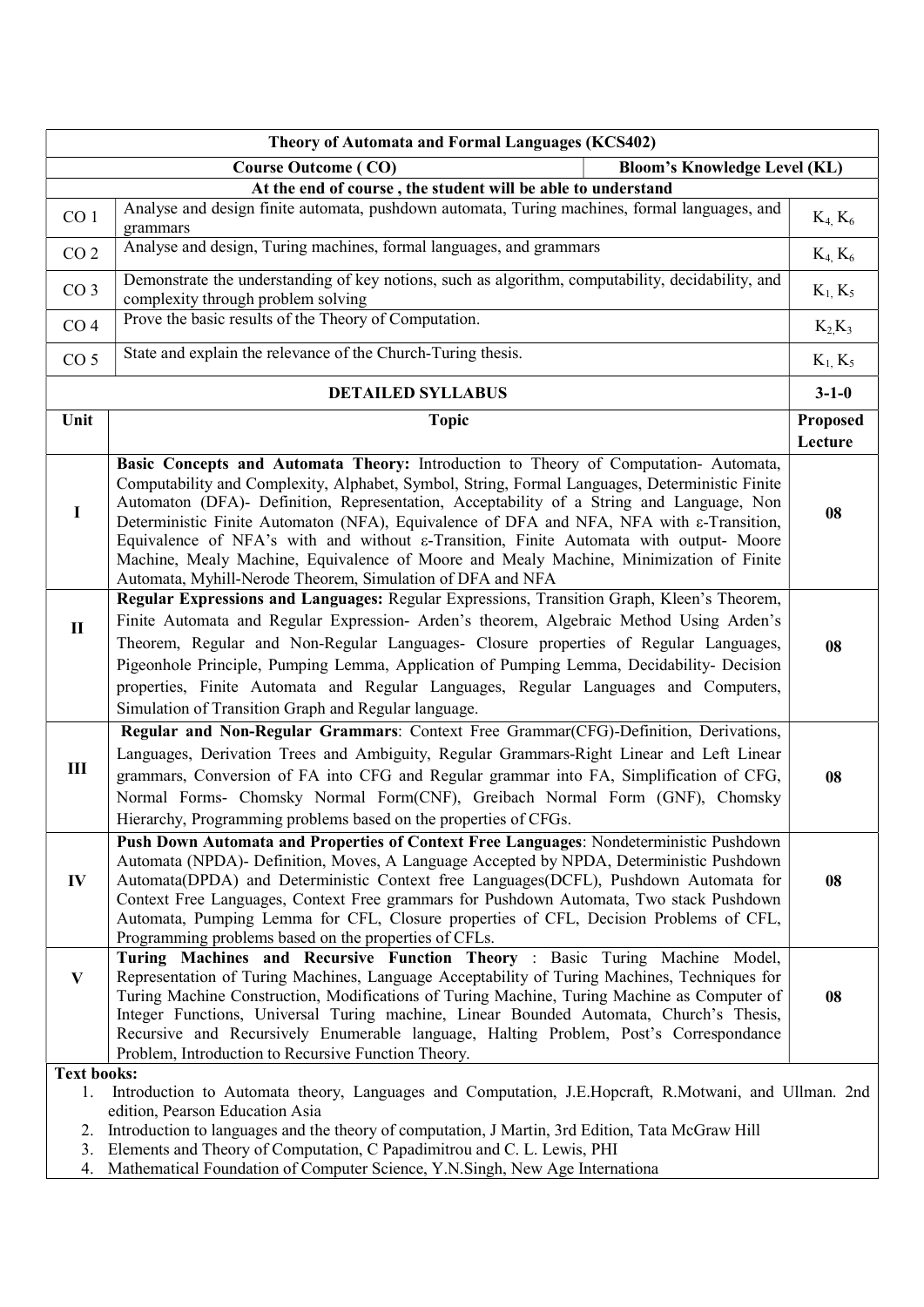|                                                              | Microprocessor (KCS403)                                                                                                                                                                                                                                                                                                                             |                                     |                     |  |  |  |
|--------------------------------------------------------------|-----------------------------------------------------------------------------------------------------------------------------------------------------------------------------------------------------------------------------------------------------------------------------------------------------------------------------------------------------|-------------------------------------|---------------------|--|--|--|
|                                                              | <b>Course Outcome (CO)</b>                                                                                                                                                                                                                                                                                                                          | <b>Bloom's Knowledge Level (KL)</b> |                     |  |  |  |
| At the end of course, the student will be able to understand |                                                                                                                                                                                                                                                                                                                                                     |                                     |                     |  |  |  |
| CO <sub>1</sub>                                              | Apply a basic concept of digital fundamentals to Microprocessor based personal computer<br>system.                                                                                                                                                                                                                                                  |                                     | $K_3, K_4$          |  |  |  |
| CO <sub>2</sub>                                              | Analyze a detailed $s/w \& h/w$ structure of the Microprocessor.                                                                                                                                                                                                                                                                                    |                                     | $K_2K_4$            |  |  |  |
| CO <sub>3</sub>                                              | Illustrate how the different peripherals (8085/8086) are interfaced with Microprocessor.                                                                                                                                                                                                                                                            |                                     | $K_3$               |  |  |  |
| CO <sub>4</sub>                                              | Analyze the properties of Microprocessors(8085/8086)                                                                                                                                                                                                                                                                                                |                                     | $K_4$               |  |  |  |
| CO <sub>5</sub>                                              | Evaluate the data transfer information through serial $&$ parallel ports.                                                                                                                                                                                                                                                                           |                                     | $K_5$               |  |  |  |
|                                                              | <b>DETAILED SYLLABUS</b>                                                                                                                                                                                                                                                                                                                            |                                     | $3 - 1 - 0$         |  |  |  |
| Unit                                                         | <b>Topic</b>                                                                                                                                                                                                                                                                                                                                        |                                     | Proposed<br>Lecture |  |  |  |
| $\bf{I}$                                                     | Microprocessor evolution and types, microprocessor architecture and operation of its components,<br>addressing modes, interrupts, data transfer schemes, instruction and data flow, timer and timing<br>diagram, Interfacing devices.                                                                                                               |                                     | 08                  |  |  |  |
| $\mathbf{I}$                                                 | Pin diagram and internal architecture of 8085 microprocessor, registers, ALU, Control & status,<br>interrupt and machine cycle. Instruction sets. Addressing modes. Instruction formats Instruction<br>Classification: data transfer, arithmetic operations, logical operations, branching operations,<br>machine control and assembler directives. |                                     |                     |  |  |  |
| $\rm III$                                                    | Architecture of 8086 microprocessor: register organization, bus interface unit, execution unit,<br>memory addressing, and memory segmentation. Operating modes. Instruction sets, instruction<br>format, Types of instructions. Interrupts: hardware and software interrupts.                                                                       |                                     |                     |  |  |  |
| $\mathbf{IV}$                                                | Assembly language programming based on intel 8085/8086. Instructions, data transfer, arithmetic,<br>logic, branch operations, looping, counting, indexing, programming techniques, counters and time<br>delays, stacks and subroutines, conditional call and return instructions                                                                    |                                     | 08                  |  |  |  |
| $\mathbf{V}$                                                 | Peripheral Devices: 8237 DMA Controller, 8255 programmable peripheral interface,<br>8253/8254programmable timer/counter, 8259 programmable interrupt controller, 8251 USART and<br>RS232C.                                                                                                                                                          |                                     | 08                  |  |  |  |
| <b>Text books:</b>                                           |                                                                                                                                                                                                                                                                                                                                                     |                                     |                     |  |  |  |
| 1.<br>2.                                                     | Gaonkar, Ramesh S, "Microprocessor Architecture, Programming and Applications with<br>8085", Penram International Publishing.                                                                                                                                                                                                                       |                                     |                     |  |  |  |
| 3.                                                           | Ray A K, Bhurchandi K M, "Advanced Microprocessors and Peripherals", TMH                                                                                                                                                                                                                                                                            |                                     |                     |  |  |  |
| 4.                                                           | Hall D V, "Microprocessor Interfacing', TMH                                                                                                                                                                                                                                                                                                         |                                     |                     |  |  |  |
| 5.                                                           | Liu and, "Introduction to Microprocessor", TMH                                                                                                                                                                                                                                                                                                      |                                     |                     |  |  |  |
| 6.                                                           | Brey, Barry B, "INTEL Microprocessors", PHI                                                                                                                                                                                                                                                                                                         |                                     |                     |  |  |  |
| 7.                                                           | Renu Sigh & B.P. Gibson G A, "Microcomputer System: The 8086/8088 family", PHI                                                                                                                                                                                                                                                                      |                                     |                     |  |  |  |
| 8.<br>9.                                                     | Aditya P Mathur Sigh, "Microprocessor, Interfacing and Applications M Rafiqzzaman, "Microprocessors, Theory<br>and Applications<br>J.L. Antonakos, An Introduction to the Intel Family of Microprocessors, Pearson, 1999                                                                                                                            |                                     |                     |  |  |  |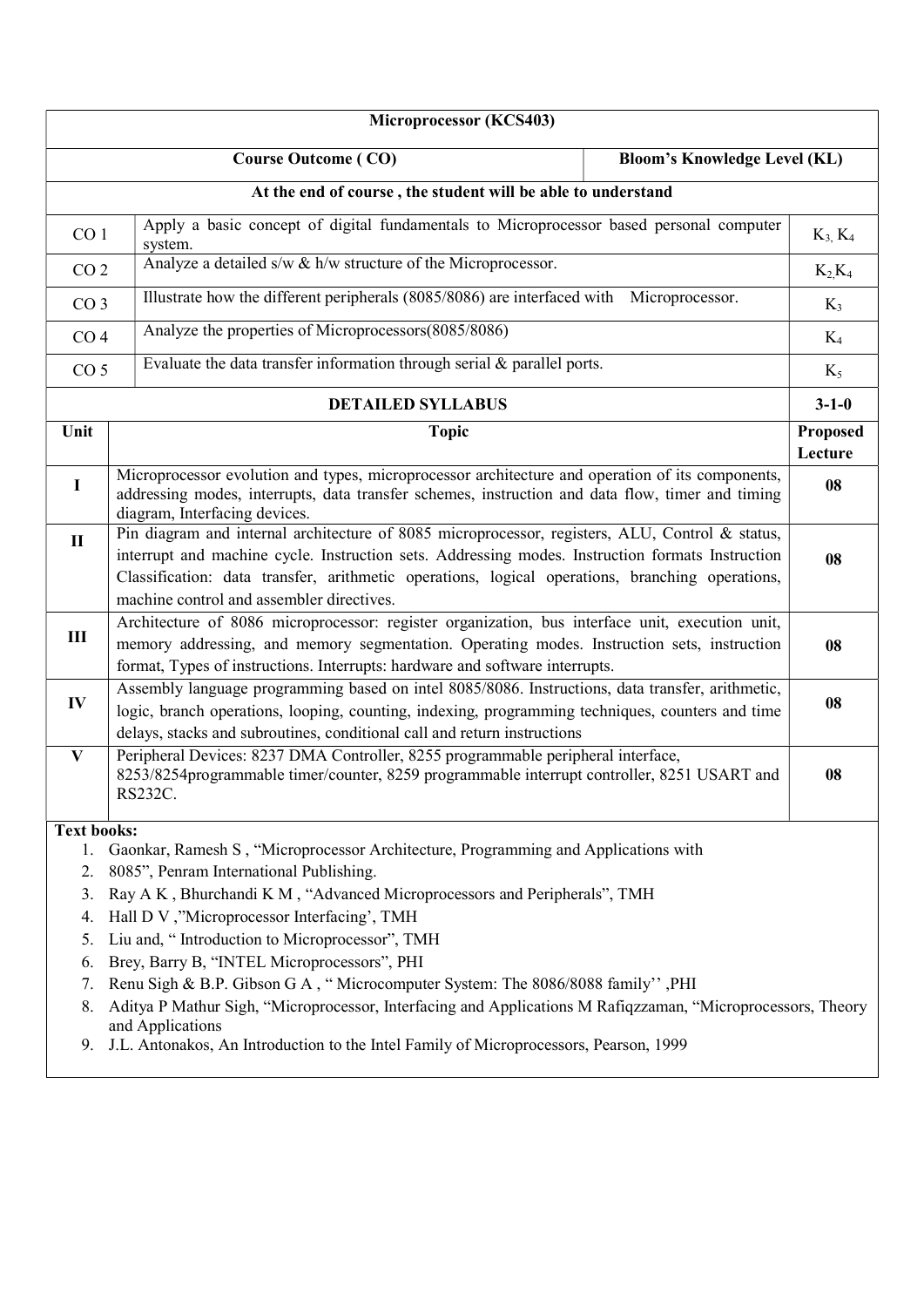#### Operating Systems Lab (KCS451)

- 1. Study of hardware and software requirements of different operating systems (UNIX,LINUX,WINDOWS XP, WINDOWS7/8
- 2. Execute various UNIX system calls for
	- i. Process management
		- ii. File management
	- iii. Input/output Systems calls
- 3. Implement CPU Scheduling Policies:
	- i. SJF
	- ii. Priority
	- iii. FCFS
	- iv. Multi-level Queue
- 4. Implement file storage allocation technique:
	- i. Contiguous(using array)
	- ii. Linked –list(using linked-list)
	- iii. Indirect allocation (indexing)
- 5. Implementation of contiguous allocation techniques:
	- i. Worst-Fit
	- ii. Best- Fit
	- iii. First- Fit
- 6. Calculation of external and internal fragmentation
	- i. Free space list of blocks from system
	- ii. List process file from the system
- 7. Implementation of compaction for the continually changing memory layout and calculate total movement of data
- 8. Implementation of resource allocation graph RAG)
- 9. Implementation of Banker"s algorithm
- 10. Conversion of resource allocation graph (RAG) to wait for graph (WFG) for each type of method used for storing graph.
- 11. Implement the solution for Bounded Buffer (producer-consumer)problem using inter process communication techniques-Semaphores
- 12. Implement the solutions for Readers-Writers problem using inter process communication technique -Semaphore

#### Microprocessor Lab (KCS452)

- 1. Write a program using 8085 Microprocessor for Decimal, Hexadecimal addition and subtraction of two Numbers.
- 2. Write a program using 8085 Microprocessor for addition and subtraction of two BCD numbers.
- 3. To perform multiplication and division of two 8 bit numbers using 8085.
- 4. To find the largest and smallest number in an array of data using 8085 instruction set.
- 5. To write a program to arrange an array of data in ascending and descending order.
- 6. To convert given Hexadecimal number into its equivalent ASCII number and vice versa using 8085 instruction set.
- 7. To write a program to initiate 8251 and to check the transmission and reception of character.
- 8. To interface 8253 programmable interval timer to 8085 and verify the operation of 8253 in six different modes.
- 9. To interface DAC with 8085 to demonstrate the generation of square, saw tooth and triangular wave.
- 10. Serial communication between two 8085 through RS-232 C port.